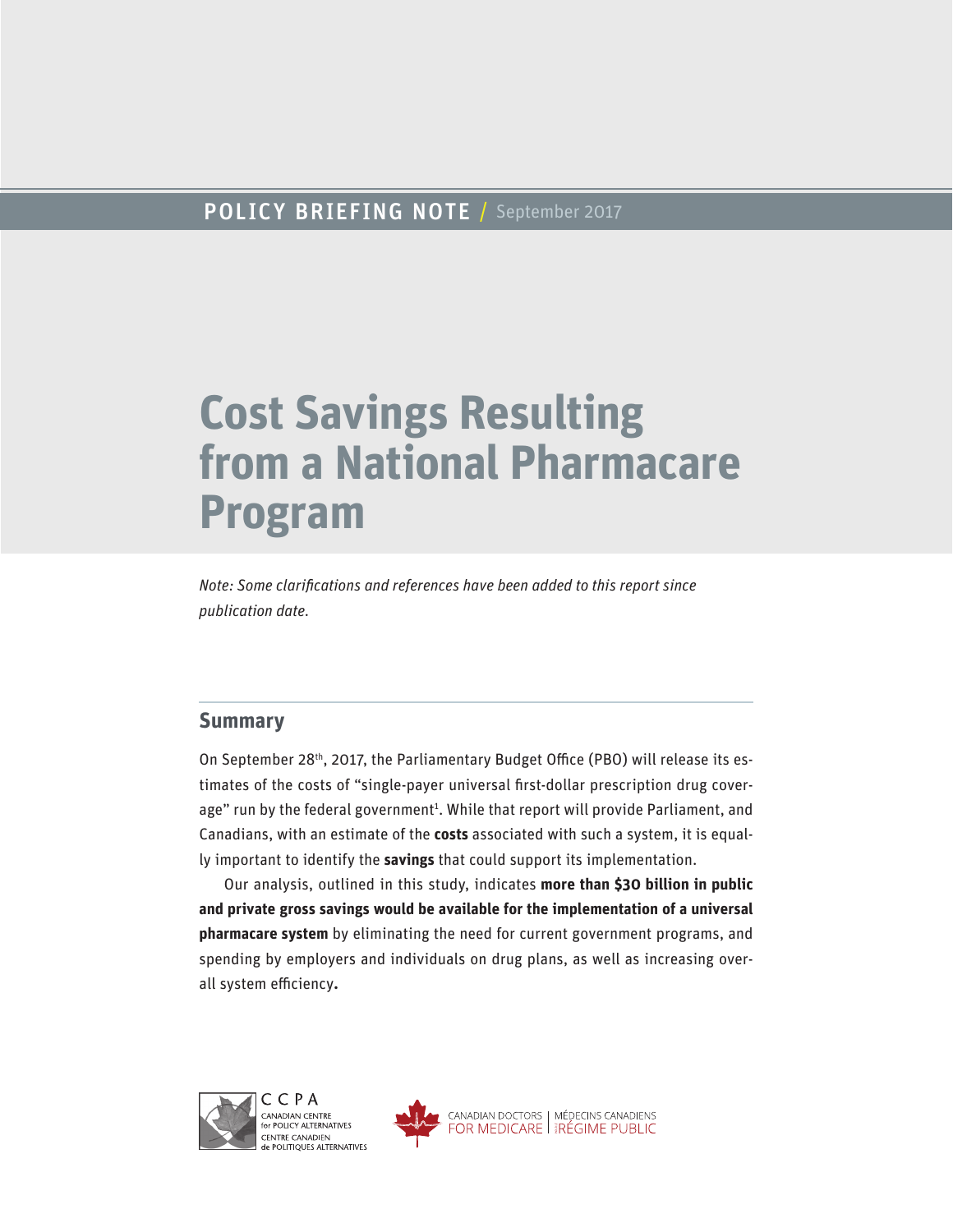The gross savings include:

- **Approximately \$18.1–\$19.7 billion in public spending on prescription drugs**
	- \$12.74 billion from current provincial and territorial drug plans and insurance programs
	- \$649 million from current federal drug plans
	- \$3.34 billion from current drug plans for government employees
	- \$1.4 billion in tax subsidies currently provided to offset private sector drug insurance costs
	- Up to \$1.6 billion in health care savings from reducing non-adherence.
- **Approximately \$13.7 billion in private sector spending on prescription drugs**
	- \$7.3 billion in out-of-pocket spending of prescription medication by Canadians
	- \$6.4 billion in net savings on private drug insurance policies purchased by private sector employers and families.

The savings that would result from the implementation of universal pharmacare underline the high costs, administrative complexity and poor coverage of Canada's current patch-work of prescription drug plans. The evidence suggests that policy makers should seriously consider the cost of *not* implementing a comprehensive universal public plan.

## **Background: The significance of pharmacare**

The issue of drug coverage has gained public prominence and public support over the last several years. Canada is the only OECD country with a universal healthcare system that does not include universal prescription drug coverage. In recent polls, 88% of Canadians supported the creation of a national pharmacare system,<sup>2</sup> and Canadian businesses also favoured investing in such a program<sup>3</sup>. This public support is driven by rising drug costs, declining accessibility, and resulting significant health consequences.

With as many as one in five Canadian families unable to afford medications they are prescribed4, and significant pressures on hospitals and emergency rooms for non-adherence<sup>5</sup>-related intakes and admissions<sup>6</sup>, the inaccessibility of prescription medications is an important health concern.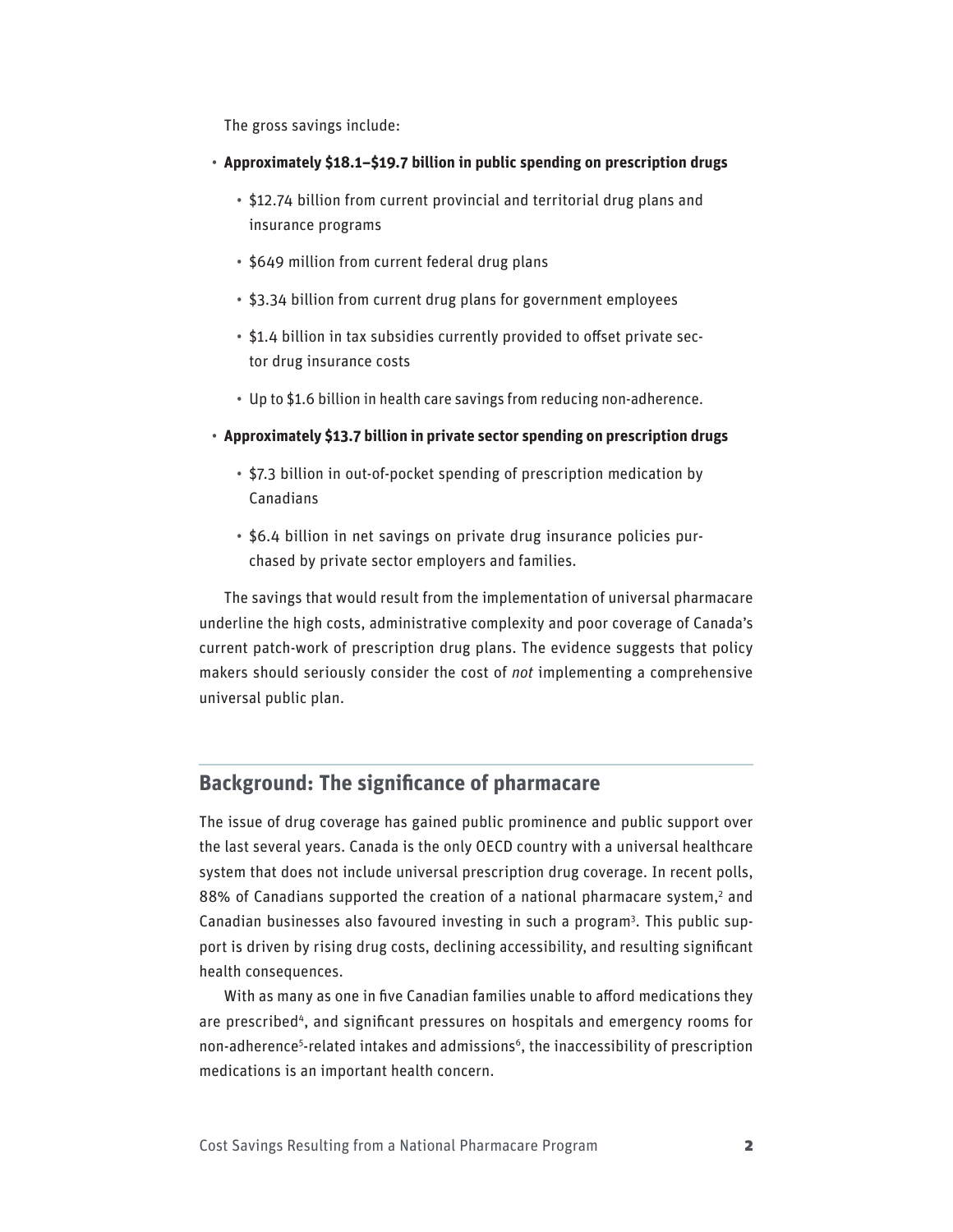Recent studies that show Canadians are paying substantially more for medications than residents of other OECD nations are equally distressing, with drug costs at 30% above the OECD average<sup>7</sup>. These high costs are, in part, a function of a fragmented, multi-payer system.

Canadians access prescription medications through over 100 public sector programs administered by 14 governments<sup>8</sup> as well as countless private insurance policies purchased by private-sector employers, Canadian families, and by governments at the federal, provincial and municipal levels for their employees. Universal drug coverage would have a substantial impact on this patchwork of programs and systems, resulting in savings in both the public and the private sectors. With multiple prescription drug payers (i.e. private drug plans, provincial and territorial drug plans) engaged in their own pricing negotiations, the Canadian health care system is unable to leverage the purchasing power of a single-payer system which would result in significantly lower drug prices.

As a result of these concerns, the Parliamentary Committee on Heath (HESA), has been closely examining the prospects for a universal drug coverage program. On September 27th, 2016, it directed the Parliamentary Budget Office (PBO) to calculate the costs associated with the establishment and administration of a number of drug coverage models including "single-payer universal first-dollar prescription drug coverage"9 (often referred to as universal pharmacare).

Research suggests that the costs of a universal drug coverage program, while sizeable, would be offset by the considerable savings associated with eliminating the need for other drug coverage programs including existing public sector programs and private spending. Since Canadians spent \$31.8 billion through public and private means on prescription medications in 2016<sup>10</sup>, the potential for savings is significant.

## **Public Sector Savings**

#### **The Cost of Direct Public Spending on Drug Programs**

A national pharmacare program would eliminate the need for the following federal, provincial and territorial drug programs and social insurance expenditures, replacing them with a unified, single-payer system.

**Federal drug programs**: The federal share of direct drug program spending, consisting of services for eligible Indigenous individuals, is a modest 2.1% of total drug spending in Canada. CIHI forecasts this federal government direct spending at \$648.9 million for 2016<sup>11</sup>.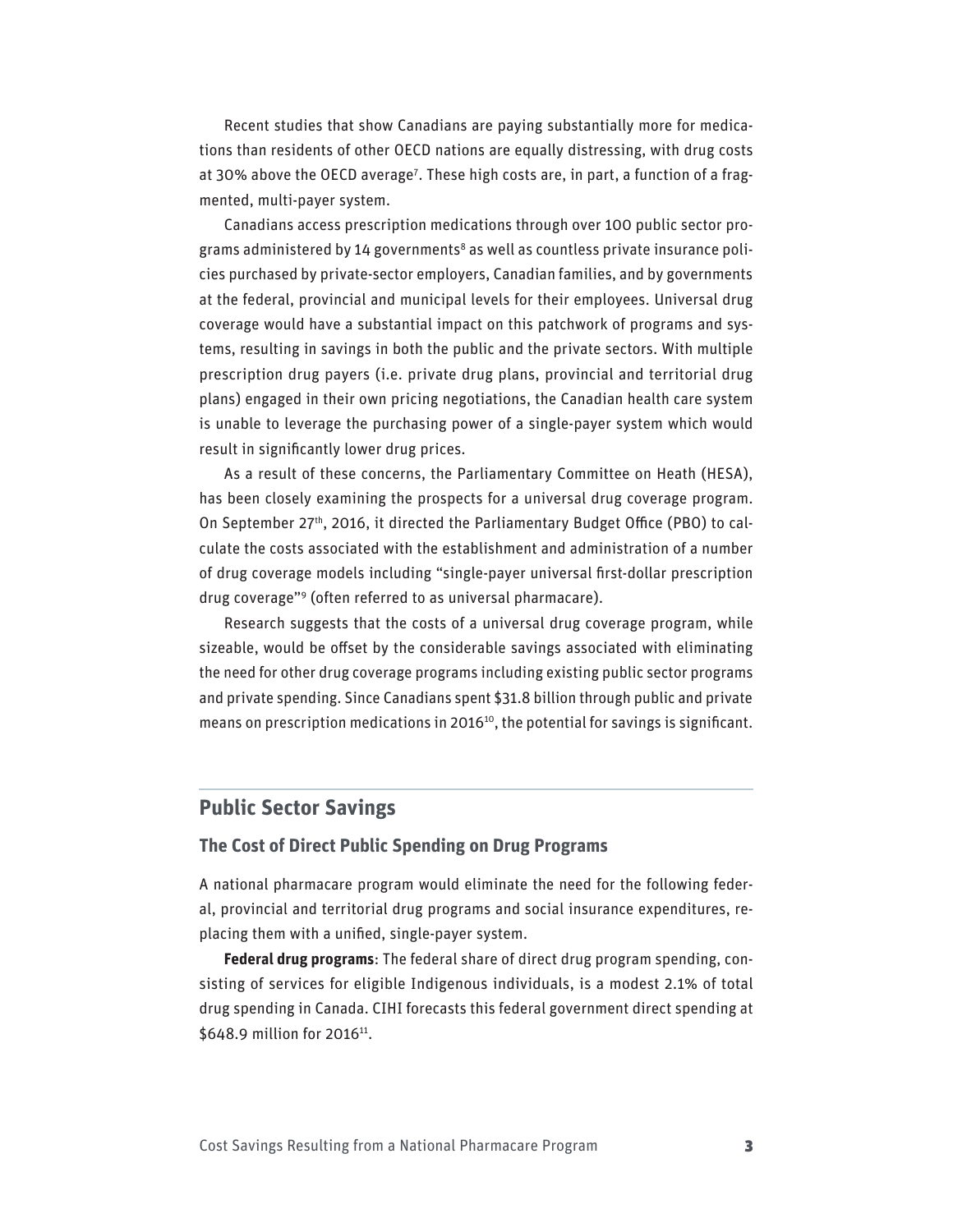**Provincial and Territorial drug programs**: By far the largest share of public spending on prescription medication consists of the 13 provincial and territorial drug benefit programs, which in 2015 cost a collective \$10.67 billion and an estimated \$11.54 billion in 2016<sup>12</sup>. Together, they provide 102 separate subsidy programs<sup>13</sup> to ensure access to necessary medications mostly for vulnerable populations such as seniors, low income residents, and people who face exceptionally high medication costs.

**Other Social Insurance Programs**: The provincial share of prescription drug costs also includes workers' compensation systems (about 0.6% of total drug spending in Canada) and other social insurance spending.<sup>14</sup> In 2015, these various programs added \$1.2 billion to public prescription drug costs.<sup>15</sup>

### **Indirect Spending**

While most public sector prescription drug spending is directed to programs designed to directly provide medically necessary medications to Canadians, there are also billions of indirect public sector costs that accrue to governments through other obligations.

**Employee Benefits**: Federal, provincial and many municipal governments provide drug insurance for their employees for considerable public expenditure, to the tune of an estimated  $$3.34$  billion in 2016<sup>16</sup>.

**Tax Subsidies**: Federal and provincial governments encourage employers to provide insurance that covers prescription drugs for their employees. They do so through tax deductions for employer-sponsored health plans. These exemptions and incentives come in a variety of forms but estimates of public tax subsidies total \$1.4 billion<sup>17</sup>.

**Reduced health care costs due medication adherence**: Provinces and territories also incur considerable health care-related costs resulting from non-adherence — patients failing to take their medication. The PBO has been directed to calculate the avoided health system costs associated with reducing non-adherence, "to the extent possible"18 but it's a complex calculation.

Research indicates that between 5.4% and 6.5% of hospital admissions are the result of non-adherence, resulting in costs as high as \$1.63 billion<sup>19</sup>. However, only those admissions attributable to *cost-related* non-adherence would be offset by a pharmacare system. Consequently, though some savings are likely to result, current data does not allow for an accurate calculation of what proportion of the \$1.6 billion estimate might actually be reduced.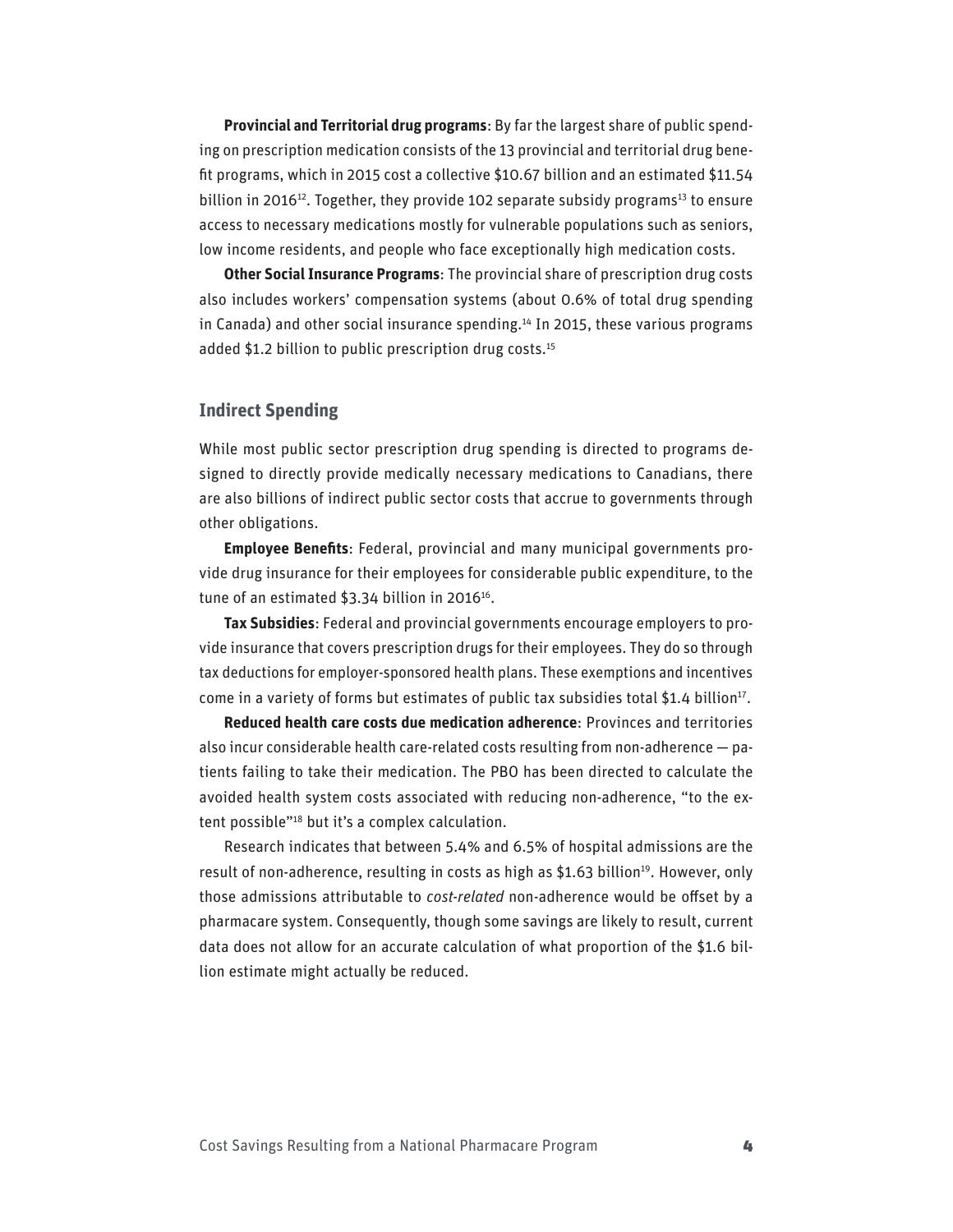- **Total savings for public sector drug costs in 2016: \$18.1–\$19.7 billion**
	- Federal government direct spending: \$0.649 billion<sup>20</sup>
	- Provincial government programs and social insurance: \$12.74 billion<sup>21</sup>
	- All government spending on private insurance for public sector employees: \$3.34 billion<sup>22</sup>
	- $\cdot$  Tax subsidies: approximately \$1.4 billion<sup>23</sup>
	- Medication adherence savings: some portion of \$1.6 billion<sup>24</sup>

While these current direct and indirect public savings would considerably offset any new federal investment the PBO may calculate to achieve universal first dollar coverage for prescription medications, 85% of these savings would occur in provincial and territorial jurisdictions. This would require provinces to support the federal investment in a national pharmacare program, or that a cost-sharing model be developed.

## **Private costs**

Almost 60% of all purchases of prescription medications are funded privately,<sup>25</sup> 22% through out-of-pocket expenditures by individual Canadians<sup>26</sup> and 35% through private insurance policies purchased by families and corporation.

#### **Private out-of-pocket spending**

Universal first dollar coverage would offset the \$7.3 billion Canadian families paid for prescription drugs in 2016<sup>27</sup>.

#### **Private insurance**

\$11.1 billion was spent on prescription drugs through private insurance policies held by families, and by private companies and public sector employers to provide drug plans for their staff. Separating out the public sector insurance plans, totalling \$3.3 billion<sup>28</sup>, the savings on insurance for private business and families alone would amount to \$7.8 billion. These savings would be partially offset by the loss of tax subsidies, noted above, amounting to \$1.4 billion. As a result, savings accruing to the private sector would amount to \$6.4 billion.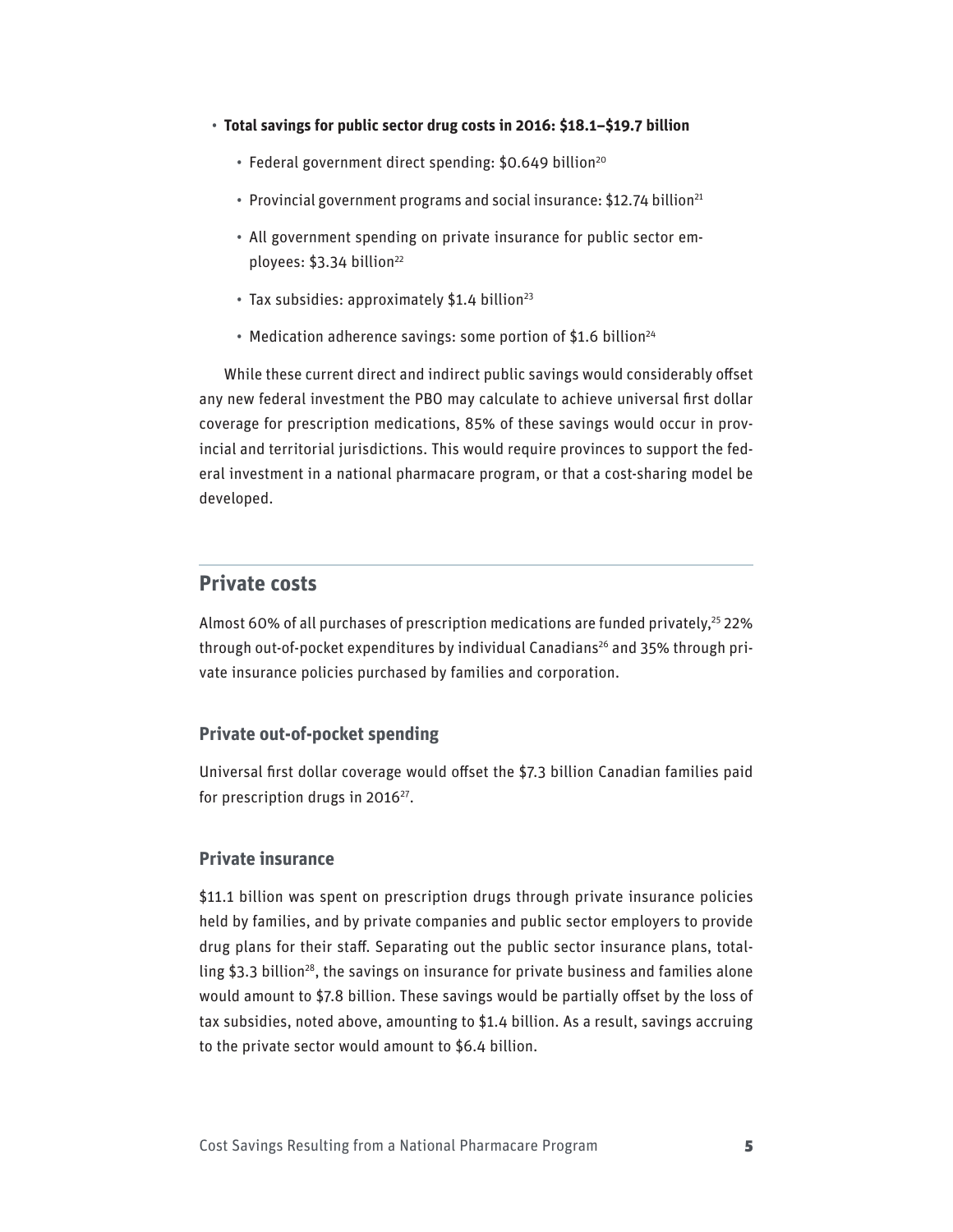- **Total savings for private sector drug costs in 2016: \$13.7 billion**
	- \$7.3 billion in out-of-pocket costs for Canadian families<sup>29</sup>
	- \$6.4 billion in savings on insurance for individuals, families and private corporations<sup>30</sup>

It is worth noting that the PBO has also been tasked with exploring how a portion of private savings resulting from public investment in pharmacare could be directed to covering universal drug program costs, specifically through payroll taxes or sales taxes.

## **Saving are Supported by Efficiency**

The opportunities to reduce costs and rationalize drug purchasing in Canada are attractive in and of themselves. However, these calculations gloss over one of the most significant fiscal benefits of a new universal single payer drug coverage program: efficiency. Canada pays more for accessing prescription medications than most industrialized countries, largely as a result of the inefficient administration and poor purchasing power caused by a fragmented, multi-payer system.

#### **Costs of administration**

Studies have repeatedly shown that private health care administration in the United States accounts for 13% or more of total health care costs, and public administration a much smaller 2% of total costs<sup>31</sup>. Recent studies show that the administration costs for Canada's private prescription drug plans are high and rising — at 23%, compared to 1.8% in public plans.<sup>32</sup> Based on the most current data, private insurance administrative costs alone impose \$1.7 billion in avoidable costs on Canadian health care.<sup>33</sup>

#### **Drug Purchasing**

The total cost of prescription medications in 2016 was \$31.8 billon. That, however, represents the costs associated with a wide variety of payers operating in a system that fragments purchasing power, resulting in prices far exceeding those paid by government purchasers in most OECD countries.

Detailed studies of drug purchasing in Canada show that considerable savings could be achieved through coordinated and savings-oriented purchasing policies.34 The most prominent study, published in the *Canadian Medical Association Journal*,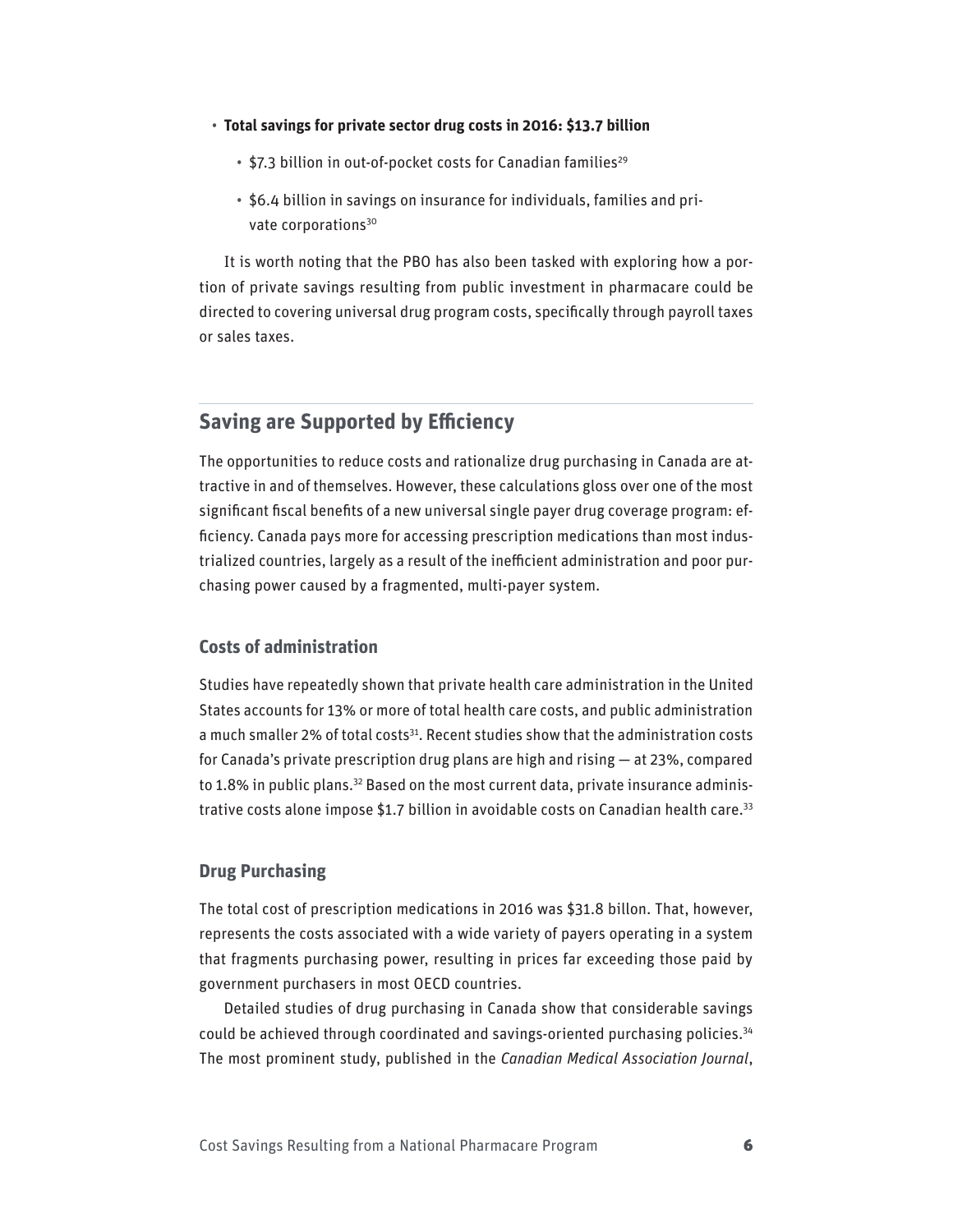estimated that universal drug coverage would have cost Canadians \$7.3 billion less than the \$22.3 billion they spent on prescription medication in fiscal 2012-13.

These estimates are based on an assumption that drug costs could be reduced by approximately 32%, through better use of purchasing power. However, in July 2017, the Province of Quebec negotiated a 40% reduction in costs for generic drugs as a result of aggressive new purchasing policies<sup>35</sup>, suggesting the 32% estimate is likely at the low end of potential savings.

## **Conclusion**

There is little doubt that the creation of a universal, first dollar prescription medication coverage program will result in considerable savings. While precise costs for some savings, most notably cost-related non-adherence, are difficult to calculate, it seems clear that potential public sector savings can be conservatively estimated at over \$18 billion. Additional private savings of \$13.7 billion would be realized by Canadian families and businesses.36

Public and private gross savings on the scale of more than \$30 billion in total would justify considerable investment on the part of the federal government, directly or in partnership with provinces and territories, in a national pharmacare plan.

There are, of course, additional benefits to investing in a universal pharmacare system. With one household in five unable to take medications as prescribed due to cost, and approximately 6% of hospital beds occupied by patients whose admissions were the result of non-adherence, the status quo is taking an unacceptable toll on Canadian lives.

Based on evidence from available studies, it's clear the cost that policy makers should consider first and foremost in discussions around pharmacare is that of *not* implementing a comprehensive universal public plan.

#### **Notes**

**1** MINUTES OF PROCEEDINGS Standing Committee on Health (HESA) 42nd Parliament, 1st Session Meeting No. 20 Tuesday, September 27, 2016, 8:46 a.m. to 10:51 a.m.

**2** "Prescription drug access and affordability an issue for nearly a quarter of all Canadian households" (2015) Angus Reid Institute, http://angusreid.org/wp-content/uploads/2015/07/2015.07.09-Pharma.pdf.

**3** Ipsos Reid, "Two in ten (18% per cent) Canadians have no supplementary coverage," press release, http:// www.ipsos-na. com/news-polls/pressrelease.aspx?id=5714.

**4** "Prescription drug access and affordability an issue for nearly a quarter of all Canadian households" (2015) Angus Reid Institute, http://angusreid.org/wp-content/uploads/2015/07/2015.07.09-Pharma.pdf.

**5** Patients failing to take their medication.

Cost Savings Resulting from a National Pharmacare Program 7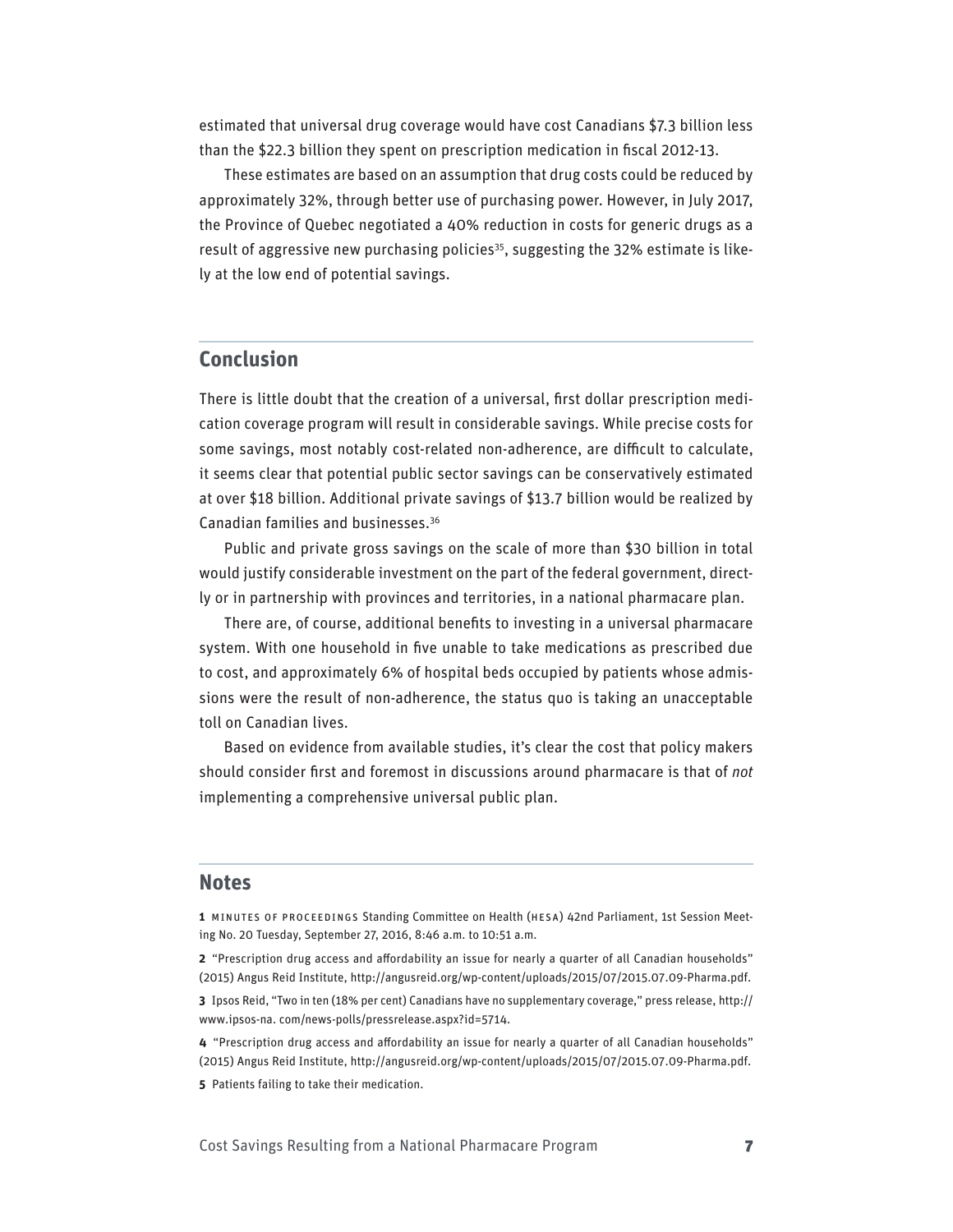**6** Iskedjian, M & Addis, Antonio & Einarson, Thomas. (2002). Estimating the economic burden of hospitalization due to patient nonadherence in Canada. Value in Health — VALUE HEALTH. 5. 470–471.

**7** Gagnon, M.A., The Roadmap to Rational Pharmacare, (2104) CFNU, https://nursesunions.ca/wp-content/ uploads/2017/05/Pharmacare\_FINAL.pdf.

**8** Clement, Fiona M. et al; Canadian Publicly Funded Prescription Drug Plans, Expenditures and an Overview of Patient Impacts, (2016) Health Economics Group and Health Technology Assessment Unit, O'Brien Institute for Public Health, Interdisciplinary Chronic Disease Collaboration, School of Public Policy, University of Calgary, (Prepared for Alberta Health).

**9** MINUTES OF PROCEEDINGS Standing Committee on Health (HESA) 42nd Parliament, 1st Session Meeting No. 20 Tuesday, September 27, 2016, 8:46 a.m. to 10:51 a.m.

**10** Calculations based on CIHI (2016) "National Health Expenditure Trends, 1975 to 2016: Data Tables." CIHI: Ottawa, as Quebec data on public spending in 2015 and 2016 were missing, we therefore projected Quebec public spending from 2014 based on public spending growth in the rest of Canada during the period of 2014–2016.

**11** CIHI (2016) "National Health Expenditure Trends, 1975 to 2016: Data Tables." CIHI: Ottawa.

**12** 2015 estimates from CIHI (2016) "National Health Expenditure Trends, 1975 to 2016: Data Tables." CIHI: Ottawa. 2016 estimates from calculations based on CIHI (2016) "National Health Expenditure Trends, 1975 to 2016: Data Tables." CIHI: Ottawa. Because Quebec data on public spending in 2015 and 2016 were missing, we projected Quebec public spending fom 2014 based on public spending growth in the rest of Canada during the period 2014–2016.

**13** Clement, Fiona M. et al; Canadian Publicly Funded Prescription Drug Plans, Expenditures and an Overview of Patient Impacts, (2016) Health Economics Group and Health Technology Assessment Unit, O'Brien Institute for Public Health, Interdisciplinary Chronic Disease Collaboration, School of Public Policy, University of Calgary, (Prepared for Alberta Health).

**14** This includes the program cost for Quebec's multi-payer prescription drug insurance program, which requires all residents to have drug insurance and funds programs for those who cannot afford, or are ineligible for coverage.

**15** CIHI (2016) "National Health Expenditure Trends, 1975 to 2016: Data Tables." CIHI: Ottawa.

**16** The most recent estimate of public sector spending on private insurance for public employees was for 2013, at which time governments accounted for 30% of the total amount of private insurance spending at the time. We projected that fraction to 2016 private insurance spending levels from CIHI.

**17** Gagnon, Marc-André, "Pharmacare and Federal Drug Expenditures: A Prescription for Change," (2012) in How Ottawa Spends 2012–2013: The Harper Marjority, Budget Cuts, and the New Opposition, edited by G Bruce Doern and Christopher Stoney, 161–172. Toronto: McGill-Queens University Press.

**18** MINUTES OF PROCEEDINGS Standing Committee on Health (HESA) 42nd Parliament, 1st Session Meeting No. 20 Tuesday, September 27, 2016, 8:46 a.m. to 10:51 a.m.

**19** Iskedjian, M & Addis, Antonio & Einarson, Thomas. (2002). Estimating the economic burden of hospitalization due to patient nonadherence in Canada. Value in Health — VALUE HEALTH. 5. 470–471.

**20** CIHI (2016) "National Health Expenditure Trends, 1975 to 2016: Data Tables." CIHI: Ottawa.

**21** Calculations based on CIHI (2016) "National Health Expenditure Trends, 1975 to 2016: Data Tables." CIHI: Ottawa, as Quebec data on public spending in 2015 and 2016 were missing, we therefore projected Quebec public spending from 2014 based on public spending growth in the rest of Canada during the period of 2014–2016.

#### **22** See note 15.

**23** Gagnon, Marc-André, "Pharmacare and Federal Drug Expenditures: A Prescription for Change," (2012) in How Ottawa Spends 2012–2013: The Harper Marjority, Budget Cuts, and the New Opposition, edited by G Bruce Doern and Christopher Stoney, 161–172. Toronto: McGill-Queens University Press.